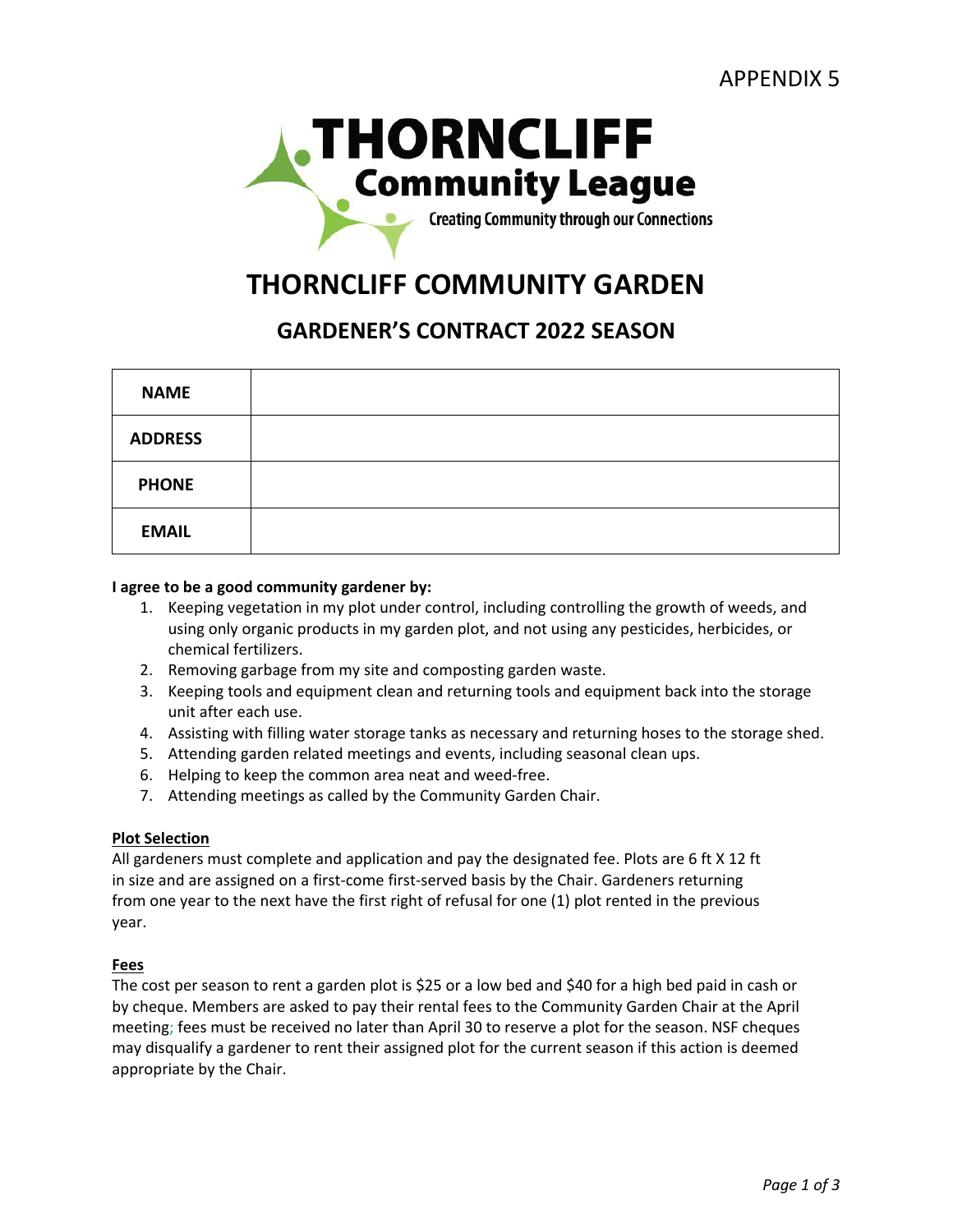# **Meetings**

Community Garden meetings are held in April, June, August and October at the garden site, or if meeting space can be arranged at the Thorncliff School, 8215-175 Street, or elsewhere within Thorncliff. Community Gardeners are expected to attend these meetings. Meeting dates are set at the April meeting, and meeting notices are sent via email in advance of each meeting, along with the agenda and related meeting materials by the Secretary. If there is no need for an August meeting, it will be cancelled at the call of the Chair.

### **Volunteering**

Gardeners are encouraged to contribute to the garden community by volunteering as needed, including as a member of the Steering Committee, Executive Committee or Ad Hoc Subcommittees that are formed from time to time for special projects or tasks. To volunteer, please email [info@thorncliffcl.ca.](mailto:info@thorncliffcl.ca)

### **Planting, Maintenance and Harvesting**

Members are responsible for supplying their own seeds. All gardeners will be notified if plants or seeds are donated to the Thorncliff Community Garden, which will be provided for all gardeners to share. Notification will be made by email by the Chair or Secretary.

To avoid various problems, the garden chair (or designate) will, after consultation with all gardeners, determine which plants may (or may not) be planted. A list of permitted and prohibited plants will be provided, and all gardeners must adhere to the decision. If a gardener fails to comply, the community garden chair, or designate, will provide one week's verbal notice for the gardener to remove the plant(s). If the plant is not gone one week after the notice, it may be removed from the garden plot by the community garden chair or designate.

If you need help keeping your garden plot tidy and weed free, please let the Thorncliff Community Garden Chair know, or email [info@thorncliffcl.ca.](mailto:info@thorncliffcl.ca) All garden plots must be planted by June 15, or gardens and fees paid may be forfeited.

# **Facilities**

Members who drive to the community garden are encouraged to park on 82 Avenue. Parking in the Thorncliff School parking lot is at your own risk and should only be used on weekends after 5:00 p.m. during weeknights during the school year (September 1 to June 30).

# *There are no washroom facilities on site.*

Community Garden Members may make use of the shared tool shed, bench, and shared tools. The lock combination is available by contacting the community garden chair (contact info noted above). Sharing the lock combination with non-garden members **is strictly prohibited and must never be given to family members under the age of 14 or to anyone who is not a community garden member.** Each garden member must keep the storage unit locked at all times to avoid theft. If a gardener does not keep storage unit locked and items are stolen, they may be held responsible for replacing the stolen items.

#### **Watering**

All members are responsible to help keep the two water tanks full. A watering schedule will be set